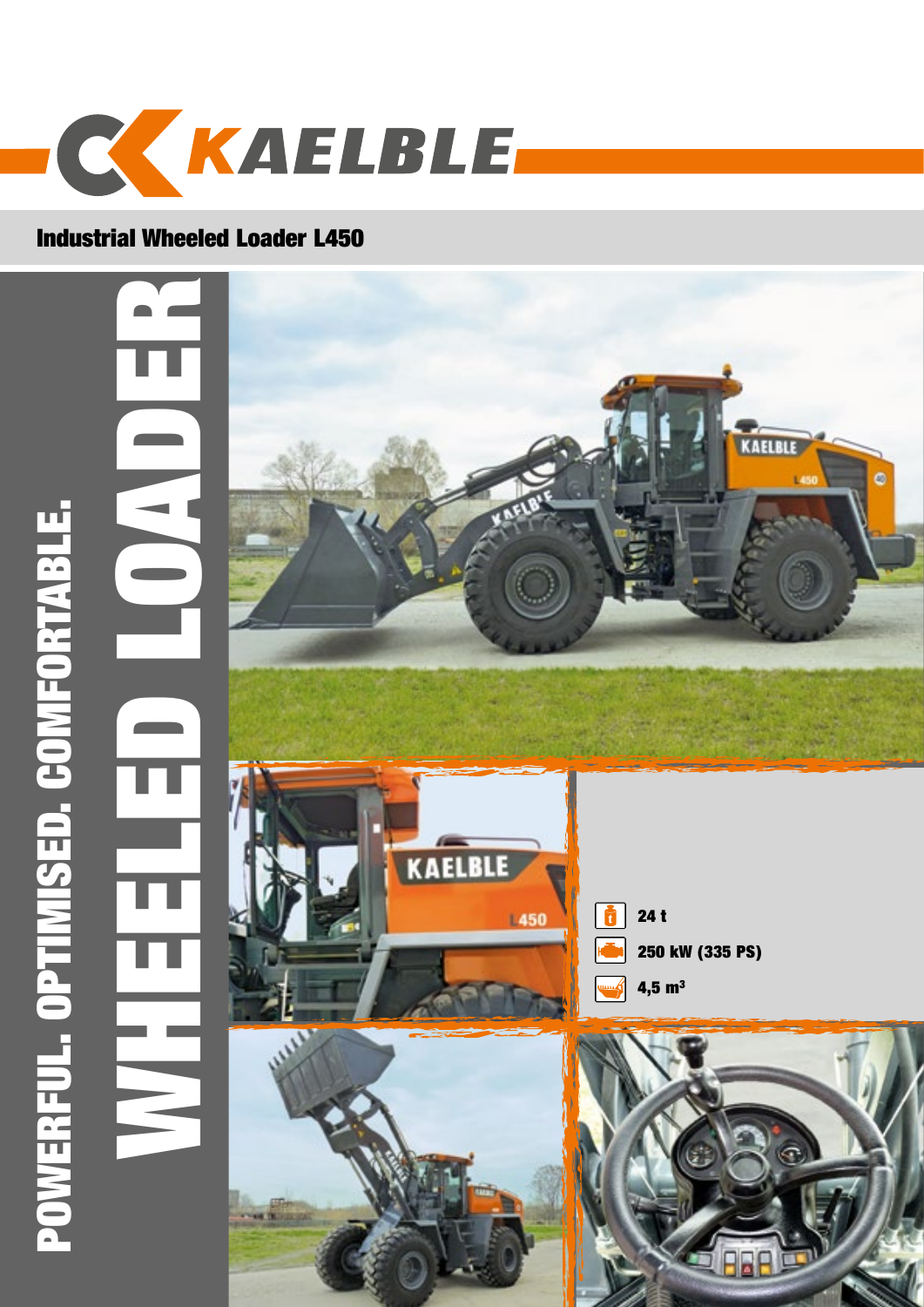

## Standard equipment and extras

#### BRAKE SYSTEM • Wet, internal oil-cooled brakes for the 4 wheels • Two-circuit safety system ELECTRIC INSTALLATION • Central electrics • on-board power supply: 24 V • 2 maintenance-free starter batteries • Battery main switch • Alternator • 24 V starter • Key-operated start switch • Halogen working floodlights • Lighting complies with StVZO (the Road Traffic Permit Act) HYDRAULIC SYSTEM • 2 adjustable piston pumps with pressure and flow rate control • 2-circuit control block with flow distribution that is independent of the load pressure • Lifting frame damping system with automatic activation and deactivation • Full-flow return filter • emergency lowering mechanism • Hydraulic pilot control • Boom lifting cylinder with end position damping ADDITIONAL STANDARD EQUIPMENT • Hydraulically openable bonnet • Cast rear weight - serves as a bumper • • Vehicle's tool kit (for immediate self-help) • Bleed valve (diesel engine, transmission, hydraulic tank, cooler) • Partial central lubrication by a lubrication distributor (optionally) • Varnishing by Kaelble in grey and orange CHARGING SYSTEM • Parallel kinematics • Fast speed dumping under full deflection of the pilot control devices TRANSMISSION / AXLES • Hydrodynamic travel drive • **Automatic transmission** • **Automatic transmission** • **• Rear axle swinging + - 12°** • Torque converter • Self-locking differential with lamella, in front and rear STEERING • Adjustable piston pump with pressure and flow rate control • 2 double action cylinders with end position damping • Automatically actuated, electrically driven emergency steering pump • Hydrostatic articulated steering (on both sides: 40°) • Steering mechanism has a priority supply DRIVER'S CAB • Comfortable and safety cab with integrated roll-over protective structures (ROPS) and falling-object protective structures (FOPS) in accordance with ISO 3471 and ISO 3449. User-friendly instrumentation Fuel quantity indicator Coolant temperature **Tachometer** • Direction control switch • electrical safety locking switch (for road use) • Sunblind (front window) • electrical warning horn Warn- /Control lights Battery charge Brake oil pressure Parking brake Transmission oil filter Hydraulic oil filter Engine oil pressure • Wiper interval switching (front) • Washer and wiper system (front/rear) with integrated spray nozzles • 12 V and 24 V Sockets • Glazing right down to the floor • **•** Beverage container holder • **•** Inside rear-view mirror • Door, left • 3-step blower • 3-step blower • 3-step blower • 2 outside rear-view mirrors • Ventilation window and emergency exit (at the right side) • Steering column adjustment (length and angle) • tiltable, mounted on 4 hydro bushings • Pressurised cab with a supply of filtered fresh air • Comfortable driver's seat with air suspension; adjustable in length and height, ergonomically shaped lumbar support • Storage place for the first aid box and the operating instructions • Climatronic and defrost function • Automatic safety belt • Stereo-Radio ENGINE • Cummins diesel engine • Charge cooler • Long-life coolant (freeze protection up to -34º) • High-pressure direct injection system • Crankcase emission control system with oil separator • Air filter (dry air filter with a main cartridge and a security cartridge) • liquid-cooled exhaust-gas turbocharger • Fuel filter (pre-filter / main filter) • Water separator

• Lockable battery box • Steel bumpers (front and rear)

• Traction device

EQUIPMENT **TNEIMEINDE** 

• Electrical filling level monitoring when starting the diesel engine (engine oil, transmission oil,

hydraulic oil, cooling water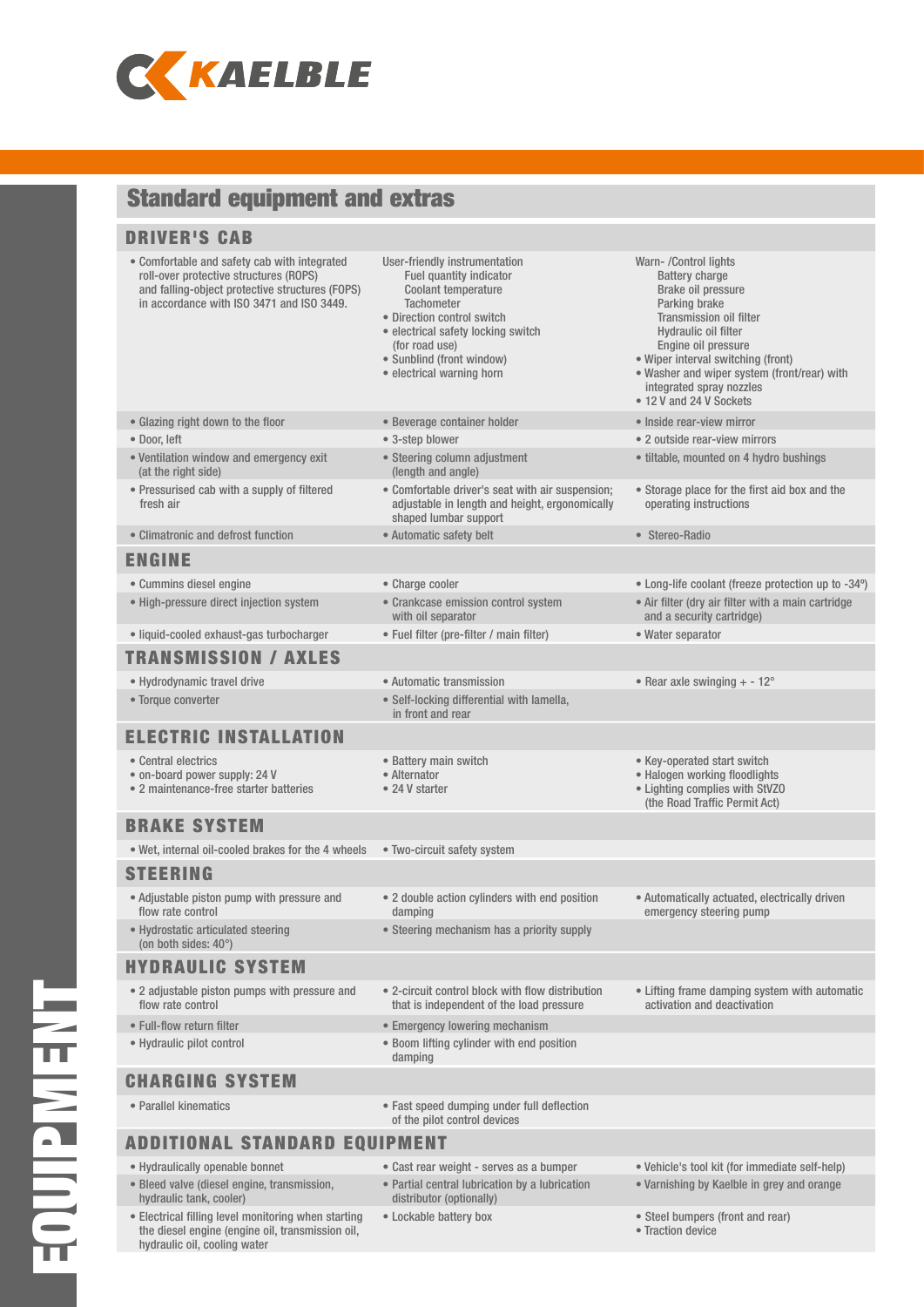# L 450

## Technical data



#### DIESEL ENGINE

|                     | Manufacturer and type:  Cummins QSM 11 Max. torque  1674 Nm at 1400 1/min Exhaust emission values TIER 3 and EU | Level IIIA has been exceeded. |
|---------------------|-----------------------------------------------------------------------------------------------------------------|-------------------------------|
|                     |                                                                                                                 |                               |
| Power at 1800 1/min |                                                                                                                 |                               |
|                     |                                                                                                                 |                               |

### NOISE LEVEL

- Interior noise (sound pressure level) with windows and doors closed: 74 dB(A). Measured according to ISO 6394.
- Exterior noise (sound power level) is 108 dB(A). Measured according to acc. to 2000/14/EC.

### OPERATING DATA AND DIMENSIONS

| Standard operating weight approx. 24000 kg                          |
|---------------------------------------------------------------------|
|                                                                     |
| Shovel capacity (density: $1,8 \text{ t/m}^3$ )  4,5 m <sup>3</sup> |

| Static straight-line tipping load 18700 kg |  |
|--------------------------------------------|--|
| Lifting time when the shovel is full5,8 s  |  |
|                                            |  |

| Static tipping load approx. 16400 kg               |                                            | Dumping height (without teeth)  3145 mm  |  |
|----------------------------------------------------|--------------------------------------------|------------------------------------------|--|
| Shovel capacity (density: 1,8 $t/m^3$ )  4,5 $m^3$ |                                            | Reachable space (without teeth)  1120 mm |  |
|                                                    |                                            |                                          |  |
|                                                    |                                            |                                          |  |
| Width across the shovel  3000 mm                   |                                            |                                          |  |
| Height above the cab  3640 mm                      |                                            |                                          |  |
|                                                    | Static straight-line tipping load 18700 kg |                                          |  |
|                                                    | Lifting time when the shovel is full5,8 s  |                                          |  |
|                                                    |                                            |                                          |  |

Standard operating weight...... approx. 24000 kg Turning radius ...................................... 7140 mm Pivot bolts of a maximum height ........ 4420 mm

| Pivot bolts of a maximum height  4420 mm |  |
|------------------------------------------|--|
| Dumping height (without teeth)  3145 mm  |  |
| Reachable space (without teeth)  1120 mm |  |
|                                          |  |
|                                          |  |
|                                          |  |
|                                          |  |
|                                          |  |

- ADDITIONAL EQUIPMENT / EXTRAS
- StVZO (Road Traffic Permit Act) package Auxiliary seat High lift design
- Automatic centralised lubricating system Reverse warning device Tyre protection chains<br>• Auxiliary heating tor rear a Lockable battery box CaCl<sup>2</sup> filling for rear a CaCl<sup>2</sup> filling for rear a
- 
- Rotating beam lights Bio-Hydraulic Oil Tyre foam filling
- 
- 
- Leverage operation in connection with gear shift on the control panel.
- 
- 
- Lockable battery box
- 
- Fire extinguisher Diesel exhaust gas cleaning equipment Ejector
- Speed limitation Hydraulic locking circuit Special varnishing
	- 3.Control circuit with a pre-selectable quantity presetting for impulse- and continuous operation
- 
- 
- $\bullet$  CaCl<sup>2</sup> filling for rear axle tyres
- 
- 
- 
- TÜV certificate for a public road traffic permit Additional specialised equipment on request